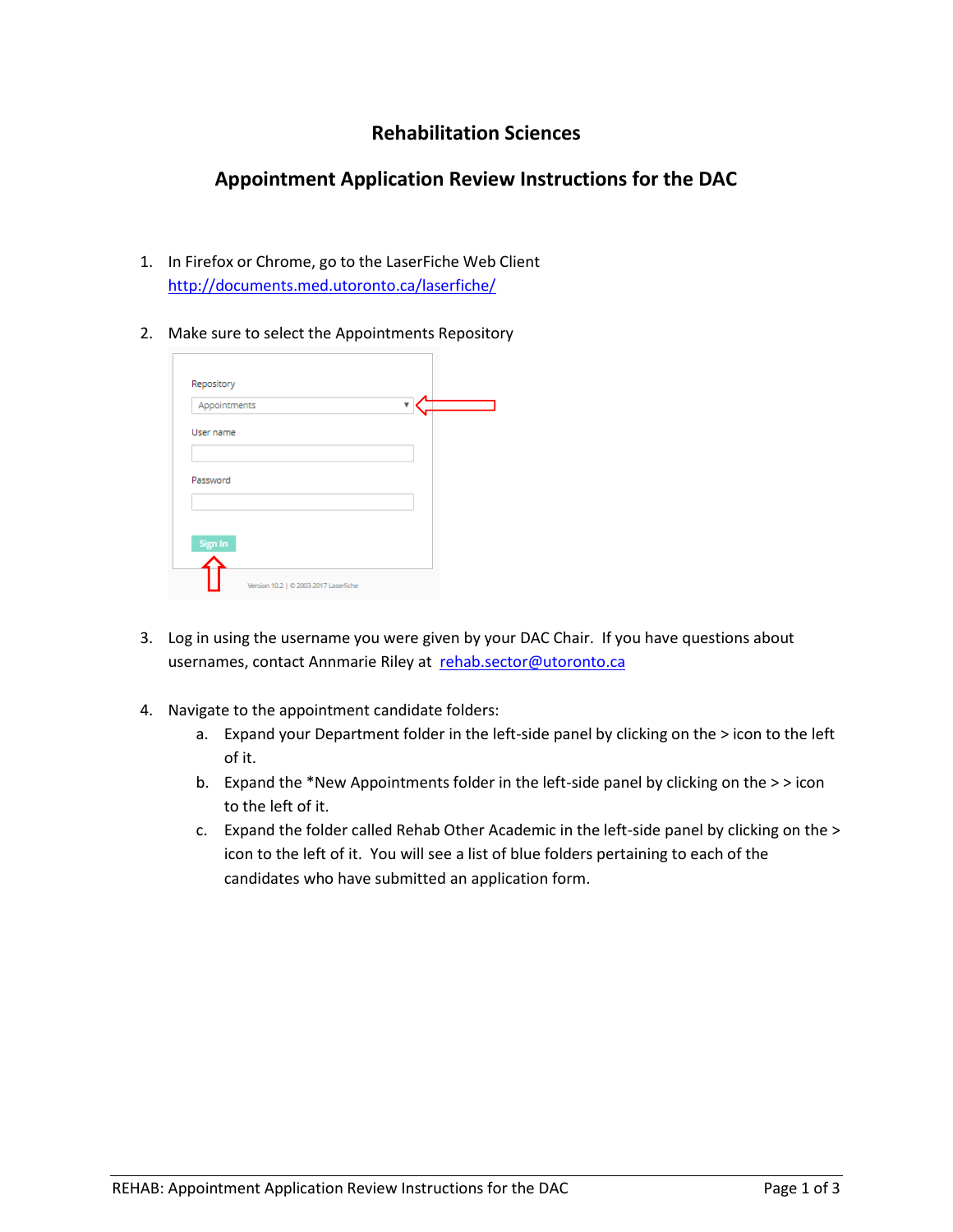

- 5. Select a Candidate:
	- a. Highlight one of the blue folders.
	- b. In the middle panel, you will see the list of documents submitted by this candidate.
- 6. Review the documents in the blue folder.
	- a. The entry in format "*lastname\_firstname\_RehabAppointmentApplication*" is a pdf copy of the webform that was submitted.
	- b. Another of these entries (the one with the light purple band beside it), is the **Appointment Status template.** This is where you will record your recommendation and the Areas of Responsibility you select for this candidate.